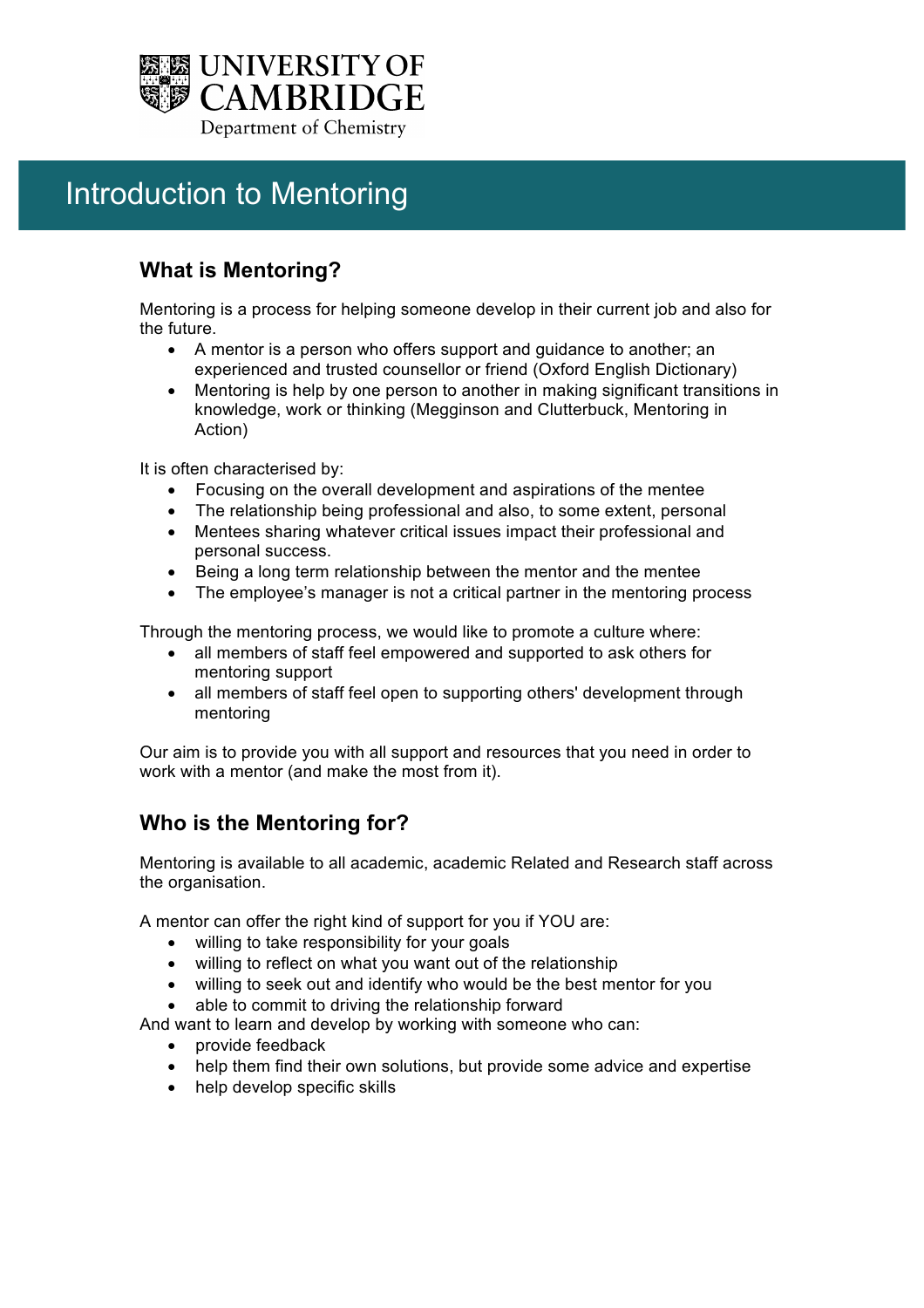

## **How does a Mentoring Relationship work?**

Mentees are encouraged to either find their own mentor or ask their PI/Supervisor to assign someone.

The mentee initiates the first meeting/contact, where they establish whether the mentor would be able to meet the mentees needs. If rapport is established and both parties feel that they can work well together, they can take the conversation further. Initially, establish the boundaries of the relationship, probable length, when and how will they 'meet', ways of working, confidentiality, and most importantly: learning and development objectives.

There is no fixed time that mentoring relationships are expected to last. This is entirely a matter for the mentee and mentor to decide. It often depends on the mentee's needs.

#### **The Purpose of Mentors**

Mentors help people learn and develop. Mentoring therefore has the potential to make a valuable contribution to staff in terms of personal and organisational development. It ties in closely with the emphasis we place on personal and professional development, and it promotes knowledge sharing across the organisation.

Benefits for the Learner can include:

- Increased confidence/self-esteem
- Increased sense of value within the organisation
- Help and support
- Safe learning environment (can be open about vulnerabilities)
- Increased understanding of the organisation
- Focus on specific skills (i.e. coaching from the mentor)
- Ideas about career opportunities
- Training in new skills (financial, staff management, committee membership etc)

The benefits are not all one way. Mentors too can gain a sense of value within the organisation as well as satisfaction from passing on their skills and wisdom; also greater understanding of the organisation and its issues and problems, as well as improving one-to-one communication skills, coaching skills and management skills.

#### **The Role of the Mentor**

Mentoring is separate from the line management chain. Your relationship with your mentor should however, benefit your relationship with PI/Supervisor. You can be open with your PI/Supervisor about the fact that you have a mentor if you wish, and you can ask your PI/Supervisor support in identifying development areas that you might want to work with a mentor with. This is however not a requirement and your relationship with your mentor is confidential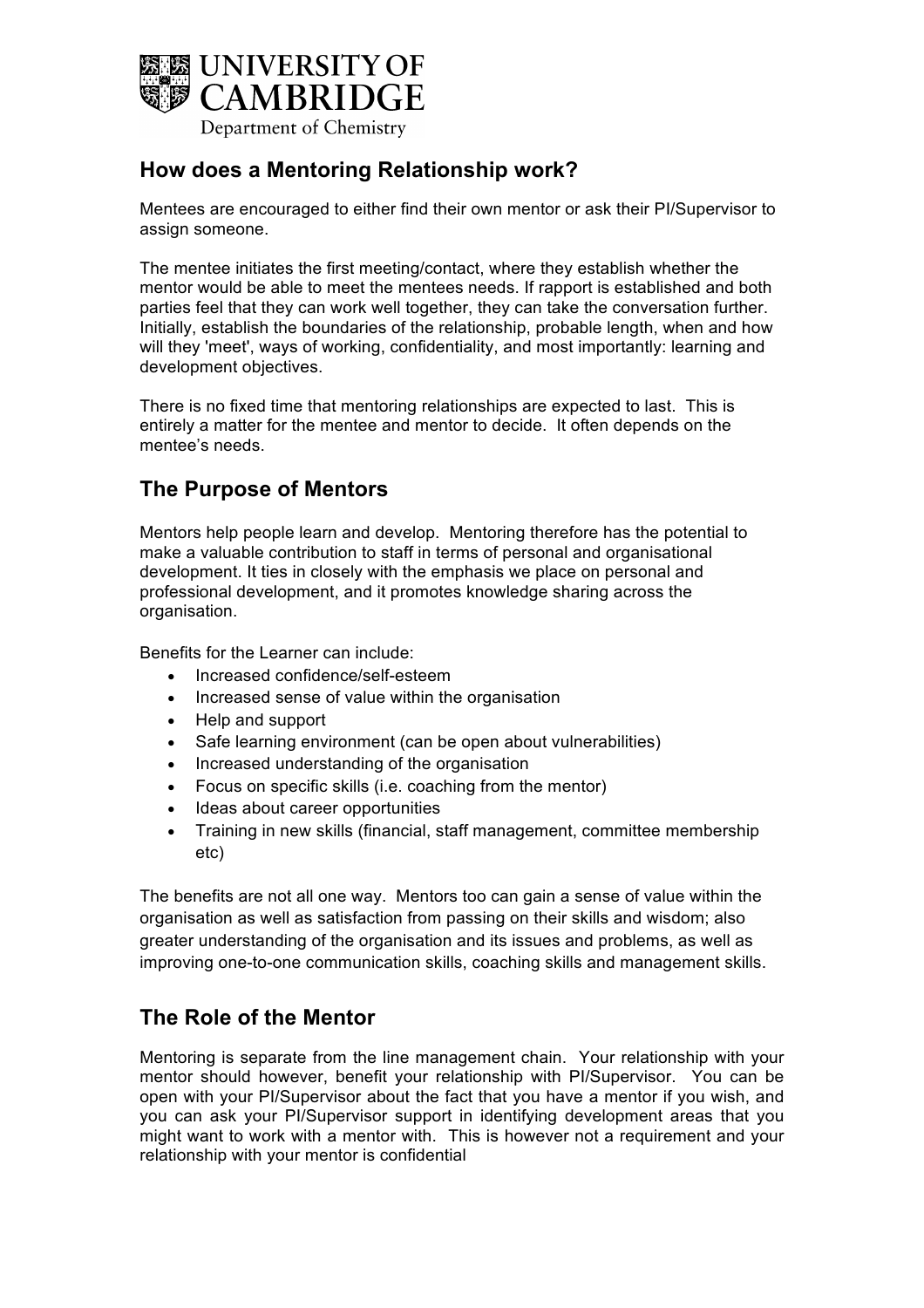

Your mentor will not supplant your PI's role or act as an instructor, tutor or personal friend to you. Instead they will provide an additional resource and complement the relationships you have already developed within and outside the organisation.

Mentors are volunteers. They can be more senior within the organisation (offering wisdom and organisational awareness), or external to the organisation, may offer insights into particular skills and experiences (including project management, change processes or leadership) and they can be from a different affiliate (sharing their knowledge of their affiliate).



- question
- provide professional and personal support
- encourage independent thinking
- keep to boundaries and principles
- encourage their mentee to come up with their own solutions to problems
- coach the mentee to make the most of their talents
- build the mentees self confidence
- act as a role model
- be someone to talk to outside the line management structure
- offer insights into the culture and values of the organisation
- share their experience and expertise
- give feedback
- provide advice where possible and relevant
- indicate additional resources